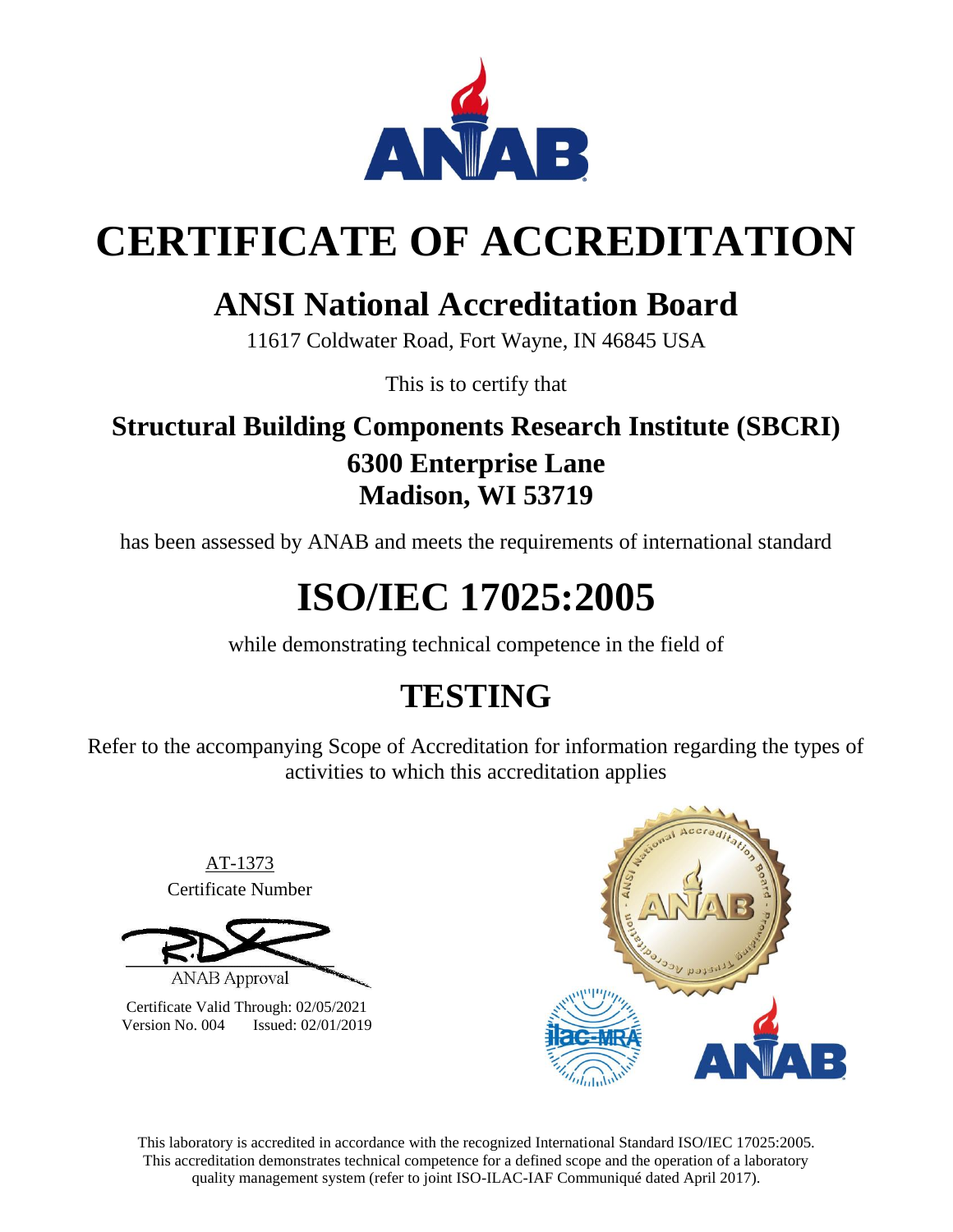

#### **SCOPE OF ACCREDITATION TO ISO/IEC 17025:2005**

### **Structural Building Components Research Institute (SBCRI)**

6300 Enterprise Lane, Madison, WI 53719 John Fredrick 608-274-4849 [www.sbcri.info](http://www.sbcri.info/) jfredrick@qualtim.com

#### **TESTING**

Valid to: **February 5, 2021** Certificate Number: **AT-1373** 

**Mechanical – Construction Materials**

.

| <b>ITEMS, MATERIALS OR</b><br>PRODUCTS TESTED | <b>SPECIFIC TESTS</b><br><b>OR PROPERTIES</b><br><b>MEASURED</b> | SPECIFICATION,<br><b>STANDARD</b><br><b>METHOD OR</b><br><b>TECHNIQUE USED</b>                                                                                                                                                                                                                                                                                                                                                                               | *DETECTION<br><b>LIMIT/RANGE/</b><br><b>EQUIPMENT</b>                                           |
|-----------------------------------------------|------------------------------------------------------------------|--------------------------------------------------------------------------------------------------------------------------------------------------------------------------------------------------------------------------------------------------------------------------------------------------------------------------------------------------------------------------------------------------------------------------------------------------------------|-------------------------------------------------------------------------------------------------|
| <b>Building Systems</b>                       | Compression,<br>Deflections,<br>Tension, & Flexure               | ASTM E72, E73, E455,<br>E564, E2126, E2127,<br>E2322<br>$\&$<br>TPI <sub>2</sub>                                                                                                                                                                                                                                                                                                                                                                             | Load Cells, Actuators,<br>String Potentiometers,<br>LVDT's, Pressure<br>Sensors, Deflectometers |
| <b>Building Elements</b>                      | Compression,<br>Deflections,<br>Tension, & Flexure               | AISI S901, S902, S903,<br>S904, S905, S906, S907,<br>S908, S909, S910, S911,<br>S912, S913, S914, S915,<br>S916, S917, S918,<br>ASTM A1023/1023M,<br>A370, A931, C165,<br>C203, C293/293M,<br>D1037, D143, D1621,<br>D1622, D1761, D198,<br>D2395, D2718, D2719,<br>D4442, D3043, D3500,<br>D3501, D4761, D5652,<br>D5764, D7147, E1592,<br>E330, E8, E661, E894,<br>E935, C1609/1609M &<br>F1575, ASAE EP559,<br>DOC PS 2, ANSI/SBCA<br><b>FS100, TPI 1</b> | Load Cells, Actuators,<br>String Potentiometers,<br>LVDT's, Pressure<br>Sensors, Deflectometers |